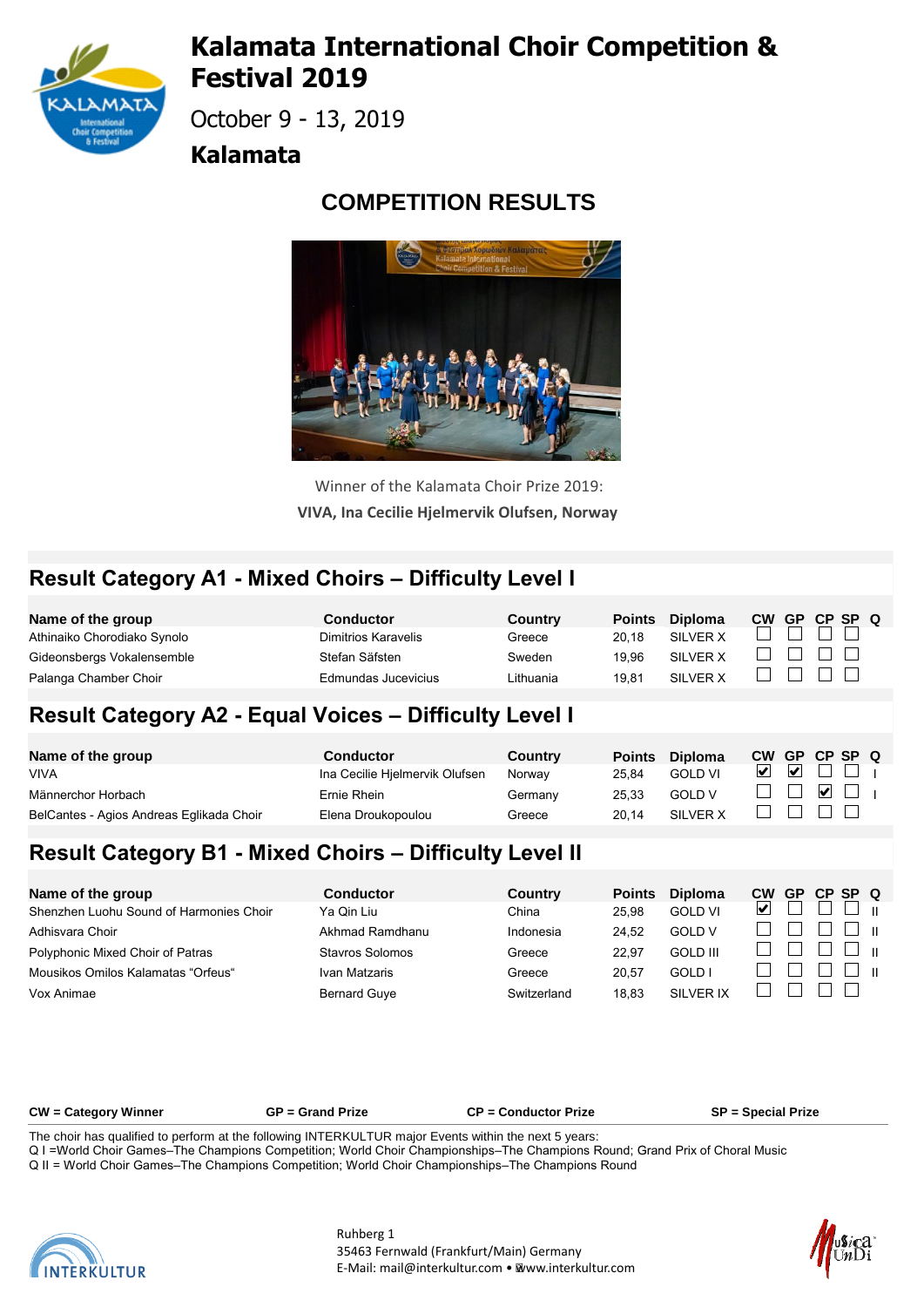# **Kalamata International Choir Competition &**



**Festival 2019** October 9 - 13, 2019

#### **Kalamata**

# **Result Category B2 - Equal Voices – Difficulty Level II**

| Name of the group                         | <b>Conductor</b>    | Country        | <b>Points</b> | <b>Diploma</b>     | <b>CW</b>                   | <b>GP</b> | CP. | <b>SP</b> | O            |
|-------------------------------------------|---------------------|----------------|---------------|--------------------|-----------------------------|-----------|-----|-----------|--------------|
| Shenzhen Luohu Philharmonic Chamber Choir | Ya Qin Liu          | China          | 24,75         | <b>GOLD V</b>      | $\vert\bm{\mathsf{v}}\vert$ |           |     |           |              |
| Frauenchor Horbach                        | Ernie Rhein         | Germany        | 23,60         | <b>GOLD IV</b>     |                             |           |     |           |              |
| Suurupi Female Choir "Meretule"           | Elen Ilves          | Estonia        | 23,53         | <b>GOLD IV</b>     |                             |           |     |           | $\mathbf{H}$ |
|                                           |                     |                |               |                    |                             |           |     |           |              |
| <b>Result Category F - Folklore</b>       |                     |                |               |                    |                             |           |     |           |              |
|                                           |                     |                |               |                    |                             |           |     |           |              |
| Name of the group                         | <b>Conductor</b>    | <b>Country</b> | <b>Points</b> | <b>Diploma</b>     | <b>CW</b>                   | <b>GP</b> | CP. | SP Q      |              |
| Toraya Choir Jakarta                      | Rainier Revireino   | Indonesia      | 24,75         | <b>GOLD V</b>      | V                           |           |     |           |              |
| Palanga Chamber Choir                     | Edmundas Jucevicius | Lithuania      | 22,55         | <b>GOLD III</b>    |                             |           |     |           |              |
| Pentatono                                 | Vangelis Kotsou     | Greece         | 21.90         | <b>GOLD II</b>     |                             |           |     |           | $\mathbf{H}$ |
| Adhisvara Choir                           | Akhmad Ramdhanu     | Indonesia      | 21,75         | <b>GOLD II</b>     |                             |           |     |           | $\mathbf{H}$ |
| Suurupi Female Choir "Meretule"           | Elen Ilves          | Estonia        | 18,30         | <b>SILVER VIII</b> |                             |           |     |           |              |
| Syndesmos Epiroton Zografou Choir         | Nikolaos Menoudakis | Greece         | 16,55         | <b>SILVER VII</b>  |                             |           |     |           |              |
| Mitchell House Choir                      | Amrian Terblanché   | South Africa   | 15,40         | SILVER V           |                             |           |     |           |              |
| Shiran Choir                              | David Sebba         | Israel         | 15,35         | SILVER V           |                             |           |     |           |              |

Chorodia Lykeiou Ton Ellinidon Kalamatas Christos Tsiamoulis Greece 14,75 SILVER V Carmel Choir Yoss Yossef Sidy Israel 8,95 BRONZE IX Syllogos Filoi THS Mousikis H Taygeth Foteini Sakketa-Dimakou Greece 8,80 BRONZE IX

Polychromon Bess Bessy Noti Greece 20,22 SILVER X Children's Choir of the Municipal Conservatory of Ivan Matzaris Greece 19,95 SILVER X

# **Result Category G2 - Youth Choirs of equal voices**

**Name of the group Conductor Conductor Country**<br> **Children's Choir of Music School of Athens Children's Children's Children's Children's** Creece

Children's Choir of Music School of Athens Nikolaos Prigkas Greece 23.82

**Result Category G1 - Children's Choirs**

| Name of the group                            | <b>Conductor</b>  | Country | <b>Points</b> | <b>Diploma</b> | <b>CW</b> | GP CP SP Q |                         |  |
|----------------------------------------------|-------------------|---------|---------------|----------------|-----------|------------|-------------------------|--|
| Sonorae                                      | Aikaterini Tsitsa | Greece  | 26.09         | <b>GOLD VI</b> |           |            | $\overline{\mathbf{v}}$ |  |
| Youth Choir of the Municipal Conservatory of | Ivan Matzaris     | Greece  | 19.59         | SILVER X       |           |            |                         |  |
| Kalamata                                     |                   |         |               |                |           |            |                         |  |

#### **Result Category G3 - Youth Choirs of mixed voices**

| Name of the group                         | Conductor        | <b>Country</b> |       | Points Diploma |  | CW GP CP SP Q |               |  |
|-------------------------------------------|------------------|----------------|-------|----------------|--|---------------|---------------|--|
| Mixed Choir of Music School of Kalamata - | Nikolaos Prigkas | Greece         | 22.46 | GOLD II        |  |               | $\Box$ $\Box$ |  |
| <b>Creating Memories</b>                  |                  |                |       |                |  |               |               |  |

The choir has qualified to perform at the following INTERKULTUR major Events within the next 5 years:

Q I = World Choir Games–The Champions Competition; World Choir Championships–The Champions Round; Grand Prix of Choral Music

**CW = Category Winner GP = Grand Prize CP = Conductor Prize SP = Special Prize**

Q II = World Choir Games–The Champions Competition; World Choir Championships–The Champions Round



Kalamata



**Points Diploma CW GP CP SP Q**<br>23.82 **GOLD IV D** D D I

 $\Box$ 

 $\Box$ П  $\Box$ 

 $\Box$ 

 $\Box$ 

 $\Box$ 

 $\Box$  $\Box$  $\Box$ 

 $\Box$ 

 $\Box$ 

 $\Box$  $\Box$  $\Box$ 

 $\Box$  $\Box$ 

 $\Box$  $\Box$